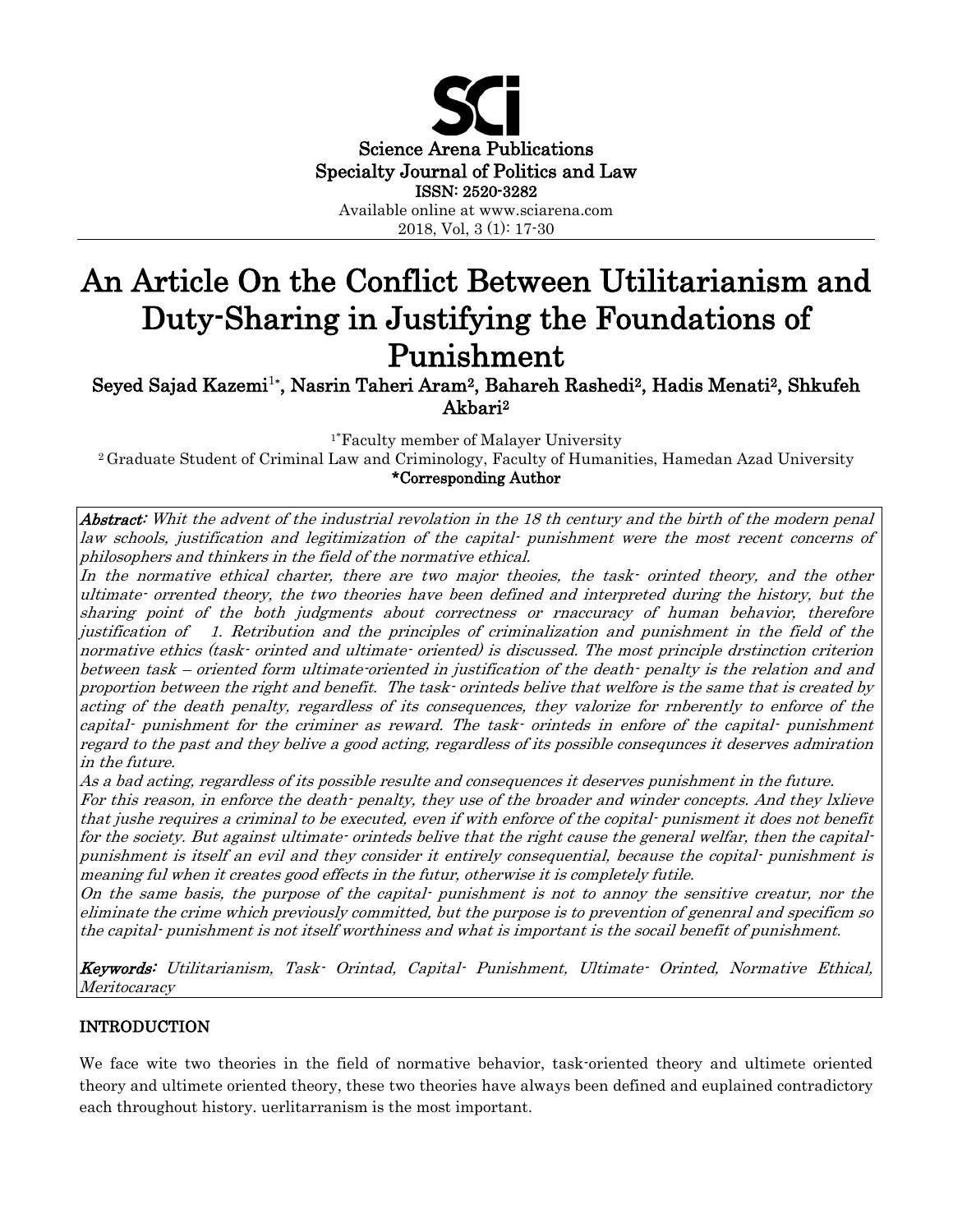The followers of this theary is believed that the good and evil or the correctness or inaccuracy of an act, was different perspective on the result of the action. Like airstippvs (355-435 q.m) and epicvrus(37-442 q.m), the result of action is considered as usefulness or pleasure of the subject. If it was practical for subject, beneficial or pleasurable,it would be good otherwise it is bad.(kapelson, 1375,467). And others, such as jeremy bentham (1832-1748A.D). and john stuart mill (1806- 1873 A.D). belive that the goodness of an act, is when it is beneficail to others addition to the subject.

Benhtams public benefit is a means to achiere personsl benefit, while mills viwe public benefit is the principal favoarable. (russell,106,1373).

But functionalists believe that goodness and bad action are not based on results, but self- acting attributes which detdrmine whether.

It is good or bad, for enample, affairs like truthfuluness are good, or you have to treat pecple with justice, if we pay attention to the self- action, if the results of truth and justise do not affect their good and bad, such a theory is a task- oriented theory. There is a contraversy about the source of the moral duty.

Some, like emile Durkheim (1858- 1919 AD) belives that this duty is determined by the society (darkheim, 1381: p,51) and others,like jean- yacques. rousseau (1712-1778) and emmanuel kant (1724- 1804AD). Belive that thrs task is determinet by conscience or practical wisdom.

Therefore, due to the contrast between these two greet methods of intellectual about the relation between right and good, in order to provide a reasonable and logical criterion for recognition of the truth or wrong of moral propositions what is worthy of reflection and thinking is that: the main research question: 1- what is the most important base functionalrsts in legitimacy and accepting the capital dunishment? Subsidiary of reserch question?

- 1- what is the correct or wrong critenon of moral proposition in both utilitarian and task- oriented approaches?
- 2- what is the relation between the right and the twoapproaches of utlitrarianism and task- orinted?

Importance and necessity of research since the capital punishment is a conflict between comfort and public security and on the other hand it is the value of the life of a human being. Who is a criminal or not criminal, and on the other hand, all of the human laws and regulations are based on the principle of the struggle for surrival, there for, the capital punishment cannot be matched with other physical punishments because euection reguire to numb and. When it happens, it will never be returned.

On the other hand, due to the legal system of country of iran does not have a single unit and as matter offact, it is a miuture of the roman- german and anglo- saxson legal system this has led to the iranian respetable judge of justic and legrslator who act as their style about the capital punishment, and somrtimes was utilitarain and sometimes task- oriented, while it is clear that utilitarianism is a legitimate, and taskoriented is moral which is appropraite of adjucation.

Therefore, the subject of this recearch was based on this basis sinorder to onalyze the views of utilitarain and task- oriented, about the intellectual and practical field of iranians legrslater and respectable judges.

#### The purpose of research

Generally, in the discussion of the justification of the punishment, we are seeking to provide an appropraite criterron for recognition of the correctness acting from wrong, so in the justification of the capital punishment the main anxiety is fristly: is the capital punishment correct or not? Secontly: if it is correct, what is the thearetical basis and the true or the false criterion of this moral proposition? The subject of this research is the conflict between utlitarianism and task- orinted in justifying the capital punishment.

The parpose of this research is to analyze the opinions of the auperts in the field of normative behavior, which can provide a proper criterion for ercognition of the correct proposition from the false, and it is noticaable that we require to appropriate justification for the certion and specific punishment and retaliation and reperimand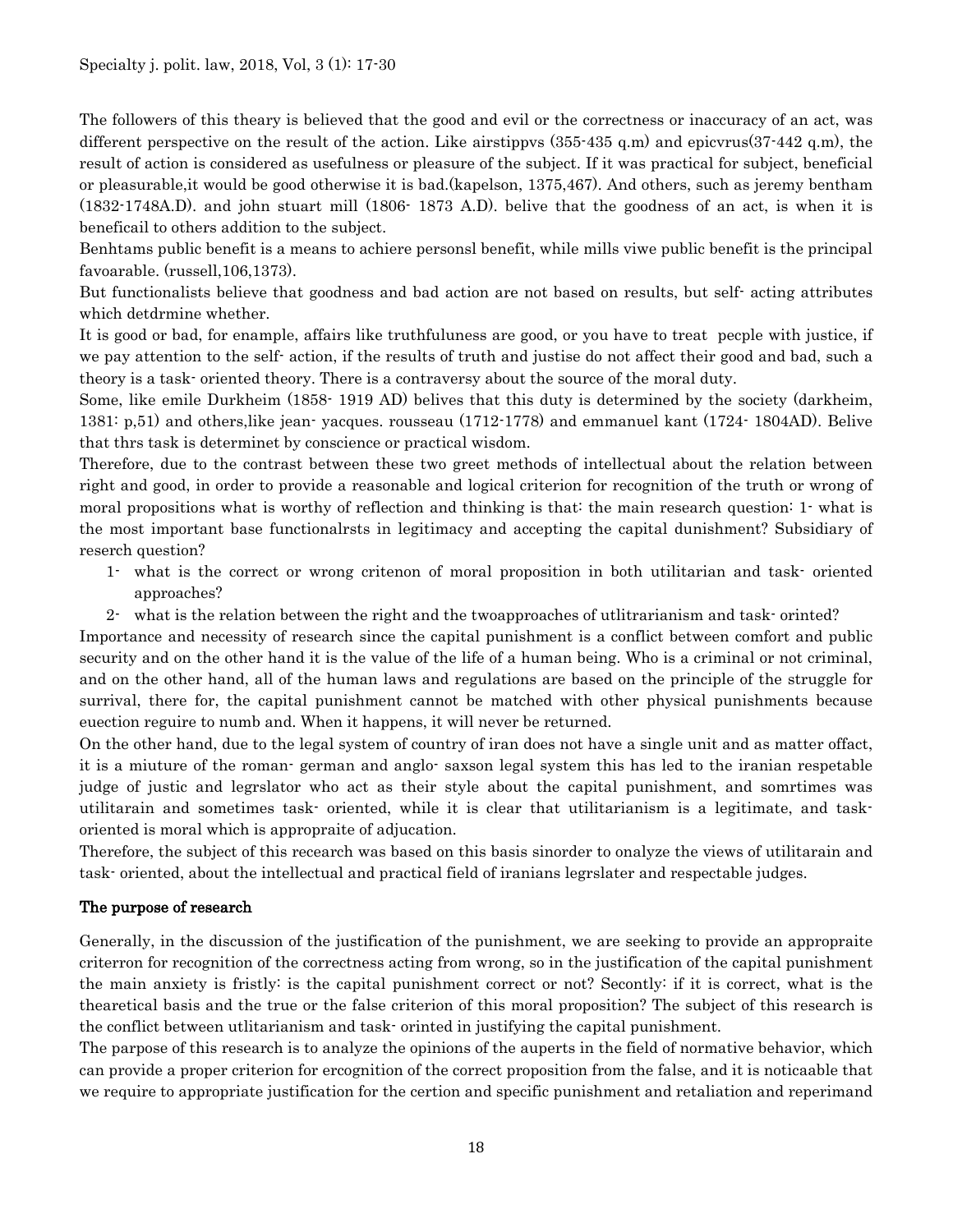that are considered in different ways. And every day we see a rising rate of euecution, so, by proriding a proper creterion, we have taken a step towards being justly of capital punishment.

### Research hypotheses

- 1. it seam that the notion of justic in terms of usefulness is inseparable linked in utilitarran approach, accordingly. The moet important basis for utilitariansis is it justify the captial punishment of socail benefits, while in the task- orinted approach, the concept of justice is linked to the concept of right, there fore, the most important basis for task- orienteds is to justify.
- 2. It seems that the correct or false criterion of moral pro positions in utiliarian approach is the principle of benefit. However, the task- orinteds criterion is to determine the correct or false of the moral proposition, obedience to orders and areas of law, in other words, is the moral obligation to perform duty.
- 3. Considering the viwe and opinion of utilitarain philosophers, it seems in this ratinal approach is proferable benefit and general wel far on right and justice. However, in the task- oranted approach right and justice is preferred on the benefit and generul welfare.

## Background research

Studise and research and in sclentific intitution and universities and …... show that up to day have not been done any fundamental research aboute fundamental issues of the philosophy of criminal prosecution such as, the philosophy of crime, the principles of the punishment and the justification of punishment.

As we have mentioned discussion about justification of the death penalty has not been conducted any research from the perspective of utilitarians and task- orinted scholars, there for, the subject matter of the present research remains completely virgin and intact, and if the subject matter insert among the books and scientific articles is eupressed useless, so they have dealt with this topic during other discussions.

It is also necessary to state about the death penalty that the books and articles and theses need to be stated that the books, articles and theses written as descriptive studies, in suchaway that, first the history of this punishment in irains law, or ultimately, implemented to match this punishment with international statues and regulations, which of course, they are remarkable, in their place.

# For example

- 1) A research on the death penalty in irans public courts was conducted by mohammad moghattader wejad in 1959. This research has a descriptive aspect and has four parts and has focused on the historical records of executions and early human civilizations, as well as theories which related to the deat penalty in ancient Iran.
- 2) a book titled comparative review of the death penalty was written by mohammad ibrahim shams natteri in1999, which consists of three parts, the first part inrestigates historical of the capitalpunishment and its enforce in various nations and different religions. As well as he pointed to the modern perspectives of criminal law schools on the execution, and in the second section be has investigated the type of the execution punishment rncluding , retribution and limitation and tazirat of the execution, and the role of deterrent of this punisshment in irans law, and in the third section, he has investigated the types of the axecution of the limitation, and he has discussed about common and special qualification for enforce the execution of the limitation.
- 3) a thesis titled the analysis of the capital- punishment in crimes of tazir and deterrent was writtent by fereydon jafari in 2003, that has investigated the issue of the execution, this research consists of three chapters. In the first chapter, entitled general, he has investigated to expression of the purposes and principles of the death- penalty and the history of this punishment, and in the second chapter, he has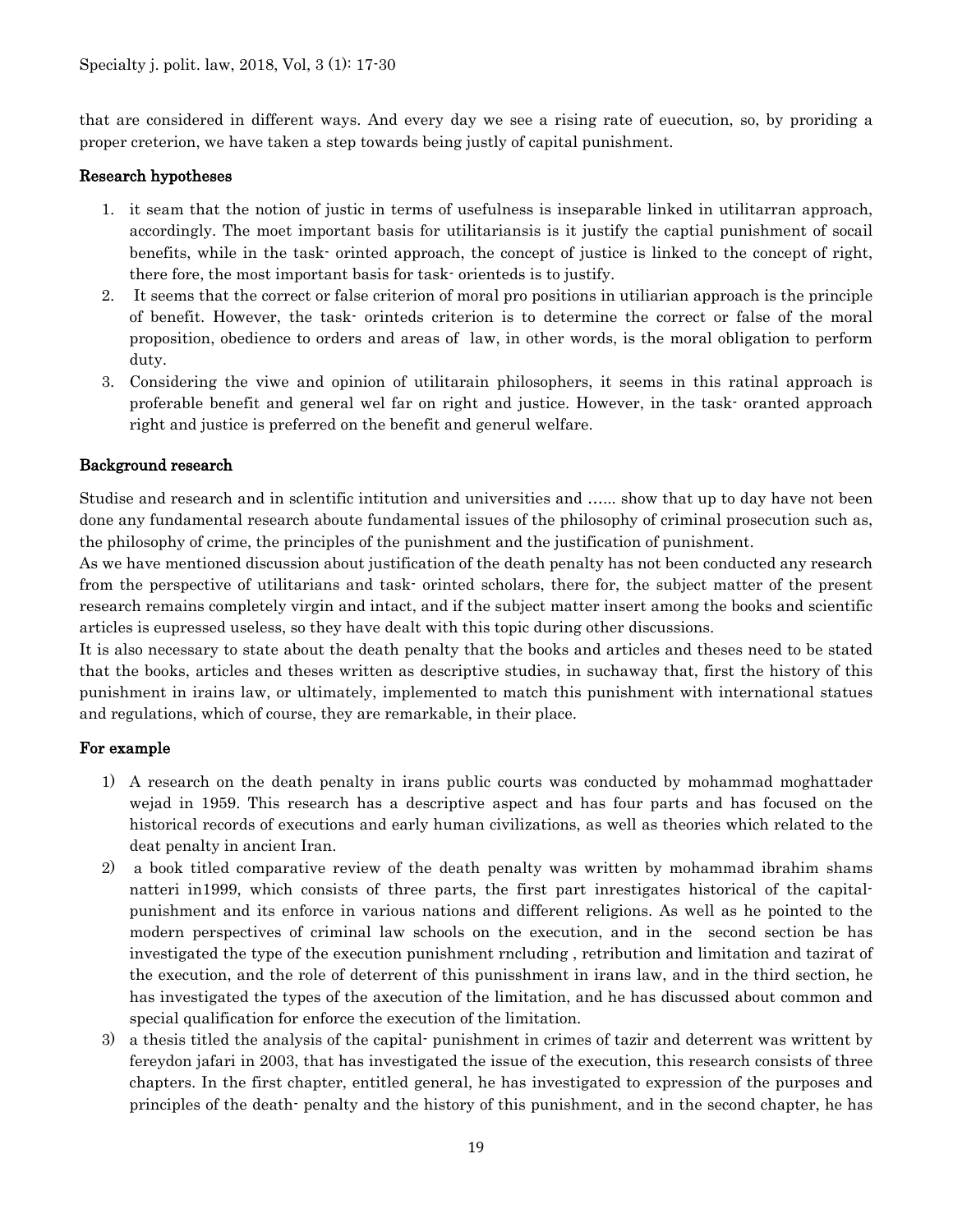investigated the execution in crimes which causes of tazir and deterrent to perspective of jurrdicallagal and in the third chapter, he has investigated to the position of the execution in the islamic penal code and other rales.

But what makes this collection privilegad from other researches is the utilitarians and deonotologists of this present article in justification and legalization of the death penalty, in the other words, in this paper has been tried to help out the opinios and belives of benefical scientists and task- orinted toward a proper justification for the application and execution of the capital- punishment, and on the other hand, in the sam vein, the conflict between these two normative ethical thearies emerges in the justification ot the copital- punishment, which unique in the its kind- since the present subject is considered as a criminal law rssue, it requires thinking.

## Concepts and indioms

The concept of task- orinted: task- orinted is one of the major issuse of normative ethics. The followers of this moral theary pay atlention to itself acting, hance, they judge the correctness or incorrect of acts, regardless of its possible consequences, and in issuance of normative verdicts, they does not pay attention to the ultimate. Accordingly, the punish- eutermists, which a dacument on task- orinted ethics, without any reducation and delivery of moral proposition, provide a justification for the punishment of delinquents who are completely past- oriented (R.K.rostami, 2013).

It is worth noting that due to the large number of task- orintrd theories, there is no single definition or comprehensive definition of it, for example, emmanual kants rationalism and david rosss intuitionism and exaggerated theary are among the task- oriented (Atrak,1392:27).

Task–orinted is often referred to as a theary in opposition to teleology. Task men, contrary to teleologists, be live that at least some actions and works can be found that, regadless of the results they recall, doing them is good and necessary and in the other words, some acts and behavior are always and intrinsically correct, necessary or improper and immoralfor this reason, authars have often relied or analogy to provide a comprehensive definition.

The oldest and most traditional is the source of retributive punishment. Retribution is productive of taskorinted moralitg, (Rustami1391:25). In task- orinted the word is equivalent to word deotology which is a compination of the two greek words deants meaning duty and requirement and logos means knowledge that collecfively implies deonotology (loyalty).

Some belive that jeremy bentham was the first person to use term task- orinted, and other belive that this term was first used by C,D, B ad in his book five type of moral theory (atrak 1392: 28). The theory of duty has been raised for the first time in kants works, the task- orinted does not accept the obligatory rewards and good marals all to be fuctional directly or indivectly. From what is immaterially good or as a function of what most conquest good upon evil provides for own human, their community or the whole world.

They be live that, in addition to good or bad, the ersult of a practic or rale, there are other practice or rule make reward or mandatory.

That is, it creates, the existence of a particuler act of self, other than the value. In other words, the taskorinted be live that action or rule can be morally correct or necessary, even if it does not creat the greatest predominace good upon evil for himself, the community or the world (franken 2004: 46, 47).

Teleologists know in normative ethics criterion, good or bad belive that any action that producet the most and highest level of goodness (happiness,pleasur,etc). is ethically good and necessary, but the task- orinted in contrast, belive that cats have intrinsice value per se, and their value dose not depened on the results or acts that are followed in the future.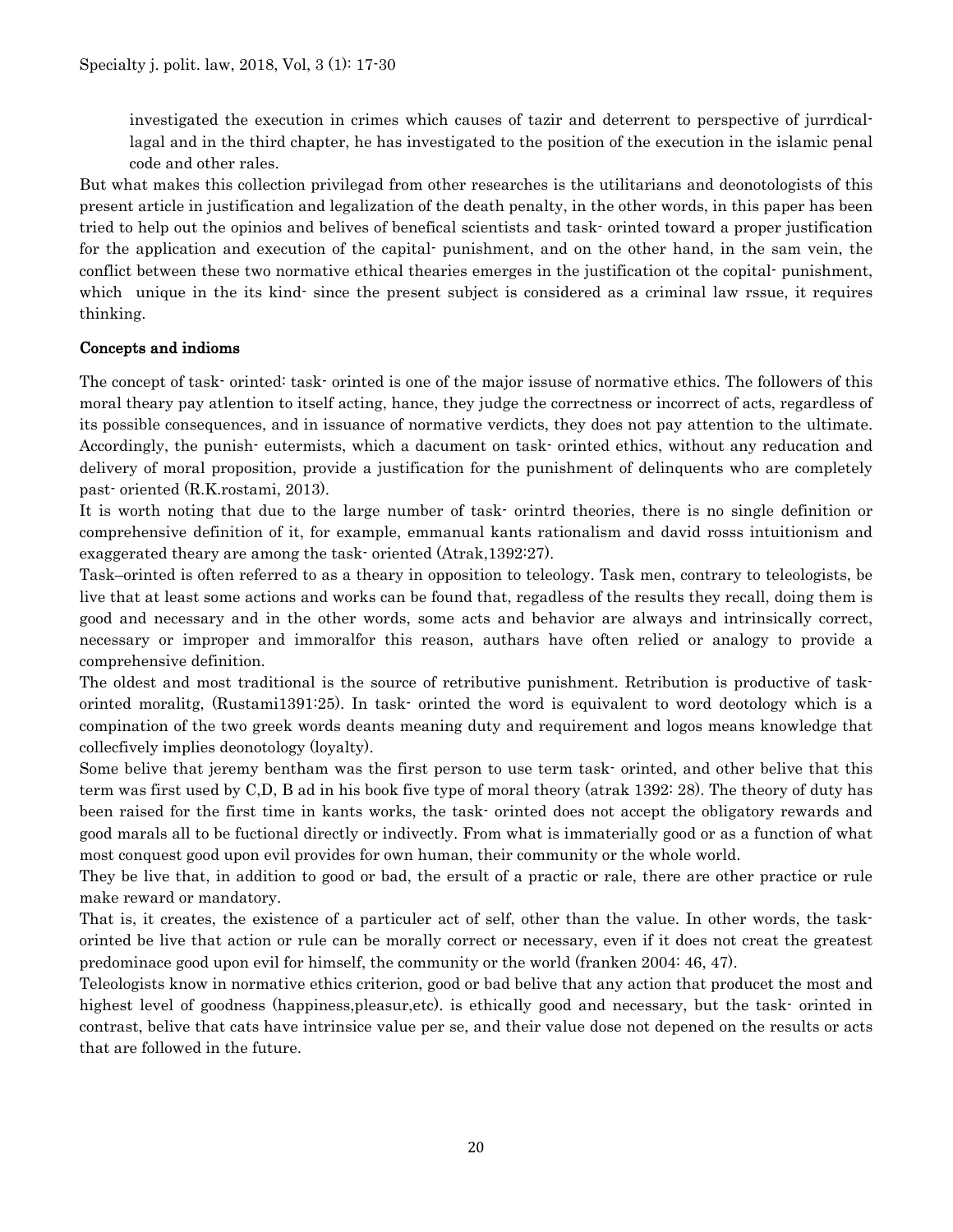#### The conecpt of utilitariaism

Utilitarianism, that has been translated into profligacy, virtue, and beneficial originality, was discussed in his early from in the eprcur of the creek philosopher, who has been taught in the years 270 to 306 Bc( Goodarzi boroujerds and meqhadadi.1999: page27).

Afterward, there were utilitarismssuch as ueliosius, beccaria, hopson jhon brown, shaftesbury, herbert spencer, hartley and others. But in 1764, with the publication of the book of crimes and punishment by cezar becaria of italy as a fundomental work in the utilitarion school, he criticized the criminal justic system in the 18 th century and presented a plan or drafr for rational reform and humanization of punishment, as anew theary in this field:

At the same time, the storm of liberation that have been inclded england, france, and other european countries, and with criticisms that came to the statue of the penalty with the philosopherss gathering of votes such as montesquieu, caezar. Beccaria, jeremy bentham and jeam- yacques rousseau, took the concept of new color and smell, and it took a new direction and moved away from socail revenge and led to the birth of a socailly benefical school.

The supporters of this school have expressed the most luck for most people, for the purpose of punishing a utilityist calculation and argued that the punishment was determined fair or unfair in the light of the benefits of socail punishment. For this reason, in the philosophy of the criminal law the enlightenment, philosophers such as beccaria and jeremy bentham have been pioneered and critized the brutal and cruel crimes of the time before, and they have said of the benefit of the retribution, but in fact, bentham should be known as founder of the utilitariansim school. So although, in terms of lawyers.

Caezar beccaria is the creater of utilitariansim of penology. But utilitariansim of penology is associated with jeremy bentham,( rustami,1391: page63). In fact, utilitariansim is a moral theory that is among the ultimate and consequential thearies, and is of course, the most famous and most influential of consequential in the field of normative ethics.

The ethical theory of utilitariansim is a product of morality, which emerged and creqted in the wrstings and works of philosophers such as welovies, during the era of enlightenment. The first time jeremy. Bentham, a reformist philosopher and reformer at the begining of the nineteenth century, designed in the UK. Successionists evaluate the correctness and inaccuracy of an action based on the amount of profit or pleasure and welfare it generates. In the opinion of the successionist, it is a practical and necessary action to maximize the profit and welfare of the most relevant community members.

Type of utilitarain ideas

- 1. Operational utilitariansim
- 2. rule-orinted utilitarianism

#### Concept of capital- punishment

Execution is an arabic word that means destroying and killing( dehkhoda 1377:234). But in reforming the death penalty is a form of punishment, which is the termination of the life of the violator due to some crimes( jafari langroudi 2009: page,115).

Execution is the oldest and most recognized punishment and is as old as the history of criminal law,and politicains and statesment for deleting their opponents, they have been very resorted to this issue. Copitalpunishment that is foreseen in criminal law and is typically applied to convicted offenders who committed the most serious crimes and would be harmful to society and certainly not be improved.capital- punishment is punishment degree of criminal of fense and a scandalous nature, alming at the perpetual axclusion of the perpetrator from society, thereby protecting the criminal life of the community from endangering the potential danger of the perpetrator.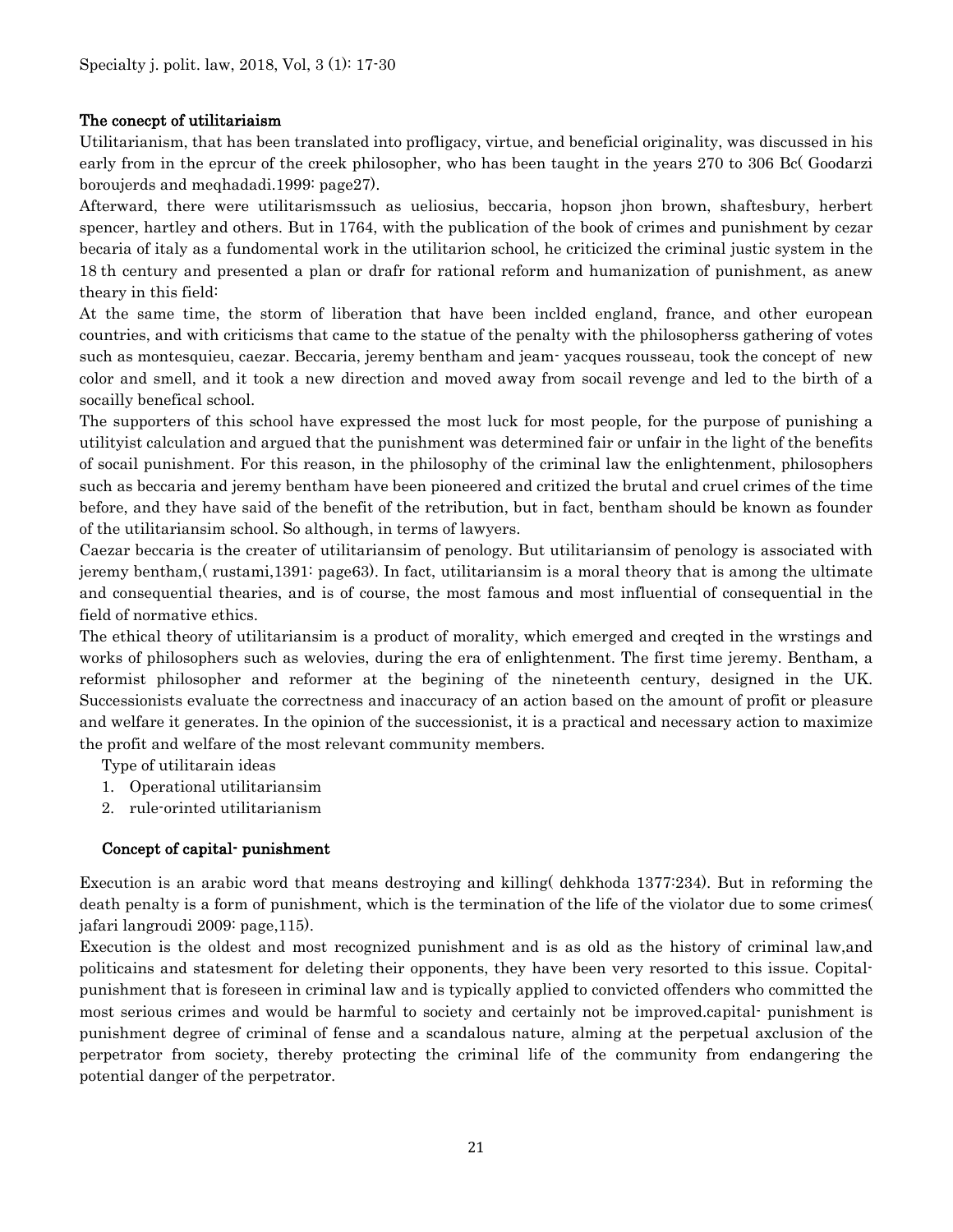Looking at the history of various civilizations, from the rule of hammurabs to the rule of babylion,the assyrian, acha emenid and sassahi,and to the west, and almost all the government of the world and all divine religions, it can be seen that all the people for the time being, death penalty has been used to respond to some of the flawed behaviors of their own laws.

As is often the case in the old laws, many offenses ars subject to this punishment, and the quality of its implementation varies according to the case, the type of crime and its conditons, and sometime the social class againts which it was condemned, and forture was also a pivotal and necessary part befor its execution, but gradually the legal scope of this punishment was limited to crimes such as intentional murder or action againts the security of the country and by limiting some other very important crimes, and by eliminating forture, the convicted person was the same in terms of how it was executed in a variety of crimes, and even a simple and gentle and to the criminals life.

In considering the death- penalty in different era, it is appropriate to pay attention that history has been divided into the period of private justse and the period of general justic (sanei, 1996: p. 45).

Among the features of the era of revenge or private justic, one can mention the collctive responsibiling and in justic in the punishment( warbaha, 2009:67) by exammining historical texts and legal analyzes it can be concluded that in each region or period where it is possible the exercise of state sovereignty did not impose more punisment in the form of individual retaliation and through private wars, so that sometime, in front of a tribal, docens of murderd tribes were killed by the victimes trib, and may have continued to be revenge, murder, war and blood bath in many years, but in any period or region the government axercised soverignty to use relatively modest methods of punishment athough in some periods of history, the punishment was very violet and barbarie( shams natteri,1999: p,36).

Spirit is the most valuable blessing of god, given to mankind and has been the worst punishment of human life throughout history.

Without recurrence of this punishment, philosophers, lawyers have always been in the process of discussing the right to take human lives by goverments, power and others.

In ancient times, or more precisely the era of private vengeance was not a specific norm for the practice and enforment of punishment at the present time, but as the interval increases with renaissance, views on the death- penalty are worse and schools offeres exile and imprisomment and punitive and corrector instead of the death penalty. As for as the abolition of the death penalty is concerned, all internationl measures are being take in such a way that, over the eourse of decades, many governments in the world have been affected by these thoughts to abolish the death penalty in their own country.

#### Conventinal techniques of capital- punishment in the world

- 1. Electric chair
- 2. Fatal injection

Conflict in the constructive components of the capital- punishment.

According to the task- orinted, punishment is the tool for enforcing of right, but according to the utilitarianism, punishment is a means of increasing public good and reducing of general evil. Now, lets look at an analysing the components of punishment in opinion of utilitarianism and task- orinted.

Therefore, in the first speech, the components of the capital- punishment from the perspective of the taskorinted, and in the seconed speech we will discuss about subject of the components of the death- penalty from the perspective of utilitariansts.

Components of capital- punishment from the perspective of the task- orinteds.

Among the components of the capital- punishment, which is considered by the dominat thinkers in this great way of thinking, is the following: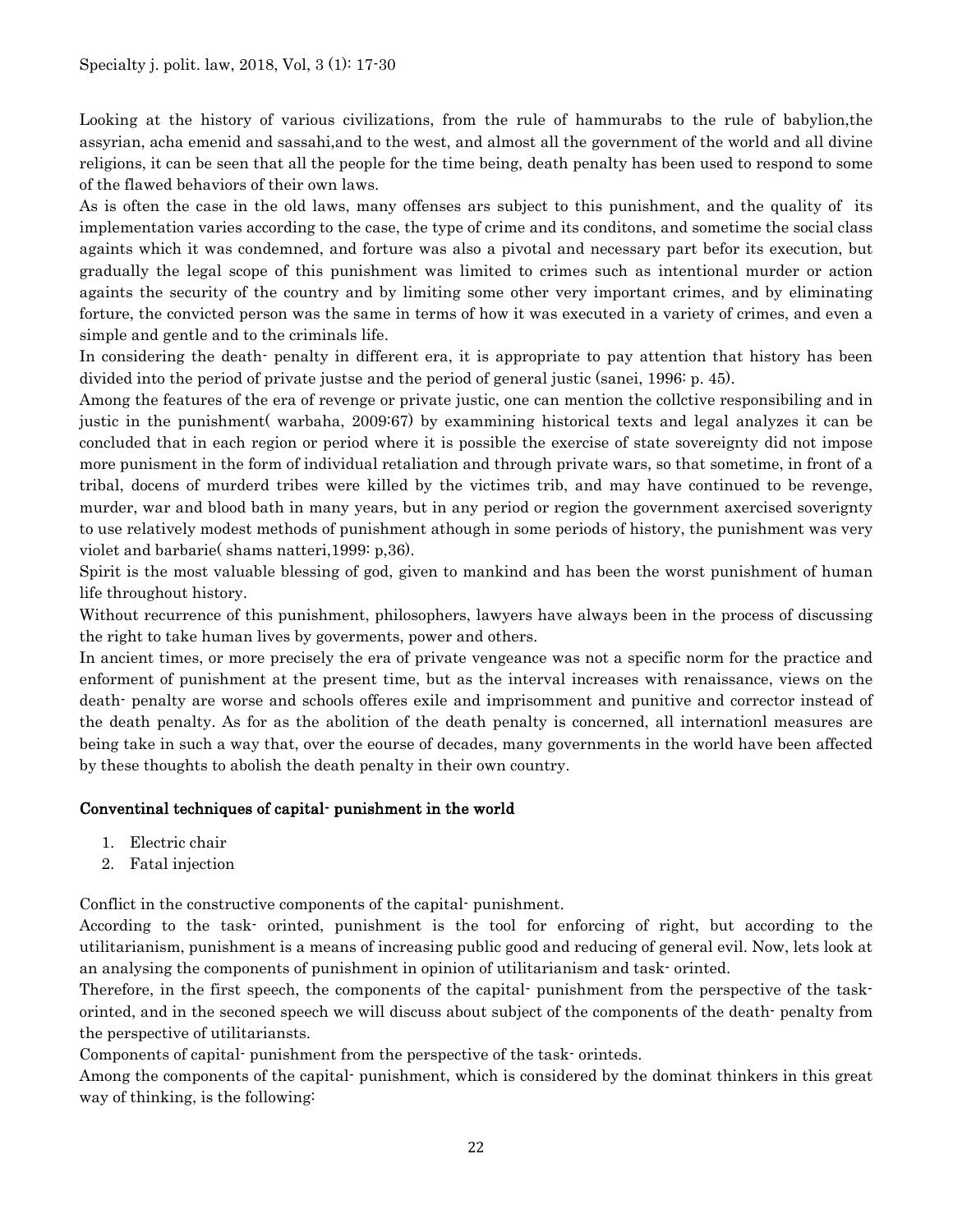The reciprocity of the copital- punishment, the proportionally of the capital- punishment, consideration of the element of authority in the capital- punisment, which in this speech will explan briefly.

1. the retaliation of the capital- punishment the task- orinted approach to punishment is complentely retrospective, each of the elements of the justification of the task- orinteds is essentially observer to the past. Punishment, compensation, merit and tolerance of punishment due to the past mistakes seem to be all referring to the past in the context of their past(tabiyat, 2007,p,254).

This intellectual approach criminalizes the perpetrator because of the violation of the law of justic and the diturbance of public order by a crime that has been committed in the past, and not because of the possible profits and losses that may result from the enforcement of the penaltise for the community.

As a result, what legitimizes punishment, not its future implication, such as criminal reform and crime prevention, and etc, but past events that indicate a deliberate attack on ethics.

In the system of task- orinted, human is interinsically dignified in his nature and concequently it can not be victimed to the price of protecting collective values of individual rights or impose an unfair penalty on the pretext maintaing socail discipline, because each individual has an irreducible right it is justic that no justification can override it (rustami, 1391,p,31).

Therefore, as state and the task- orinted belive that one of the components of the capital- punishment is that the perpetrator of a crime by committing on incomplete act in the past deserves to be condemmed to death because the person by deliberately commiting a criminal act violats and security the general public has been re- established by commiting the punishment of the lost order.

According to them, crsminal acts regardless of their effects and results in the future deserve the performance of punishment. There fore, the erformance of the punishment towards the offender is based on violation of ethies and justic in the past.

2. proportional of the capital- punishment.

The principle of the proportionality of a crime with punishment is one of the most eqitable and just rules of criminal law. This principle has often come up with a definition of justic, and it specified and determined the criterion and clear and fair rule that according to it criminal must be prosecute.

When we turn the page of the history sheets, we pay attention the punishment of the old european system in the 18 th century was under the system of retributivity that was surrounded more by physical punishment and death penalty, which in the middle ages hurt the good natures person, for executed in various forms, such as mutilating, burning with torture, cutting bead and be half (omidi1383:399).

The principle of humanity requires that we have being human behavior with accused of committing a crime or even guilty.

The prohibition of torture and cruel, inhuman or degrading treatment or punishment, as refferred to in article 5 of the universal declaration of human rights and article 7 of the international covenant on civiland political rights (1966) and article 5 of the european convention on human rights (1990) is the direct effect of this approach.

According to fouco, and at the time of the punishment of the worst marders, at least should be respect one thing: being human beings (foucalt, 2006:94). The practices of severe punishment and inten sification of punishment and recouse to violence as an in human action of rotten and reactionary styles that. No rational and good – natured human never accept it.

Criminal justic administrator need to know that the blindy practices of punishment, free of any kind of humansty and reformist spirit that is associatsd with the former revenge system, is in no wag logical and consistent with the sprite of human justic. In other words, when the criminal law kills the people with cruel, sever criminal punishment and when they do not pay attention to theircircumstances and conditions and cause them to be badly named and infected, they will commit another crime. (oppresseds, 1358,94).

One of the main reasons for the opponents of execution is the moral reason that, by relying on moral teachings, they give in to the abomination and obscenity of violence and they rais up to this conclusion that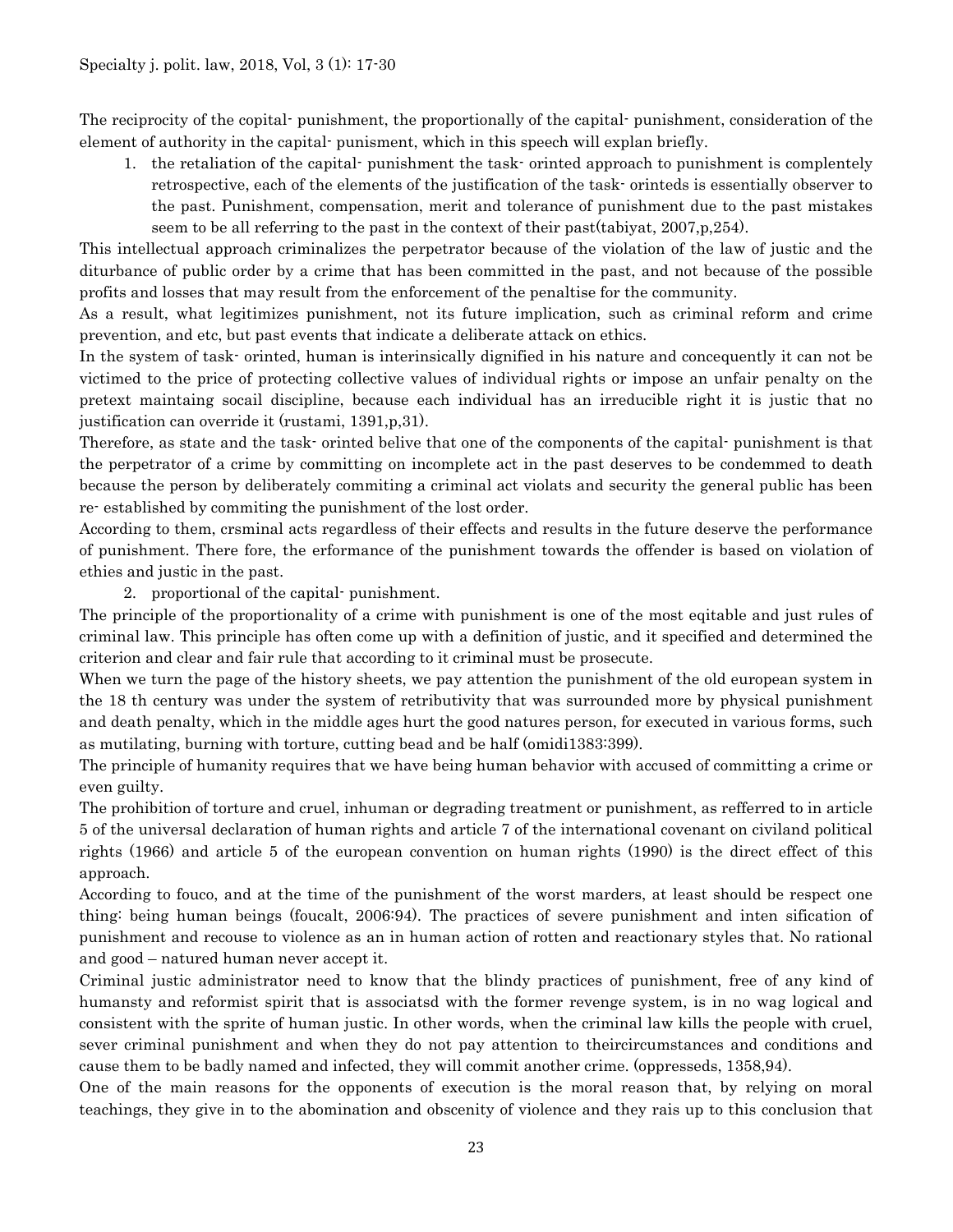say: violence against violence is not good. Execution is contrary to humanitys sense of friendship and the spirit of modern civilization which respects the right to life for all human beings. From the perspective of kant, a fair trial must be impossed by law, and also, punishment must be appropriate with the crime or sharia to be so severe that it would deprive the offender of the advantage of committing the crime, but it would not so severe of its harm, if the community of criminal will be able to enjoy the benefite of their crime, in this case socity will be parther of his crime( rustami, 1391,page36). Eantrary to the general rncrease in public good and in rejecting the usefulness of punishment, kant states that thoes who commit acts of punishment for social benefit consider human as a means to achieve their goals and they have not pay attention to the human dignity, degree and munificence, consequently, according to kant, judical penalties should never be issued for demand of good, whether for the benefit of the perpetrator or for the civil society.

Because one should never treat human beings as a pare instrument is the service of other perposes and conssider him to be subject to objective rights with other objects in arow, therefore, he should regard the criminal as worthy and punishment befor using this punishment, should be thinke about useful for him and other citizens( ardabili, 1392, page, 109). Also, joel feinberg worked in an infuential articale, he wrrtes about in relation to the proportionality of punishment write the crime of committing( and justic requires that the punishment be proportionate with the crime, justic requires that the punitive dimension of the punishment also corresponds to the crime and the crime of commiting has also value of the blame. In addition, the amount of blaming given by the punishment that exprss by the punishment must be commensurate with the crime, meaning that more serious crime are to be blamed in comparison with lesser crimes( rostami, 1391: page56) the advocates of the theary of conscience focus on the ability of the blame( rahmdel,1389: 64).

It is inferred from the element of rejecttion of retributirism that, the amount of the merit is different according to the severity and weekness of the crime of committing and the degree of sensicivity of society to the crime. Von heresh emphasizes the importance of justice in dealing with the accused and the necessity of respecting his rights, but in his wiew the issue of proportionality is not punishable by justic and fairness, but more proportioate has been tied with the element of socail denunciation.( haman: 67).

The seve rity and weakness of the penalties may indicate the severity and weakness of the crimes. According to montesqure, the pentalty for any crime is extrancted from the specifice nature of that crime. Therfore, if two offenses that damges are not proportional to socity, are given to a ratio of penalty then the basis of moral feeling that have been blood and slowly and difficalty penetreated into the minds of the people, and it has been needed, so will be destroyed.( farahbakh, 2001, page, 216).

In task-orinted, the criterion of measuring acts is duty and the ethical behavior is determing on the basis of a duty, obeying the law is duty, and rebellion of the law is crime, so, from the perspective of kant the offender is one who violates moral orders and has been disturbed and disordered the moral order or the society. It should be know that in this approach, of the criminal law by considering constant penalty for homogeneous of these categories of crimes are not.

In the same row of the motivation of the performance, personality traits and factors such as those. According to the retributivism, punishment should be proportinal to the severity of the crime. Hodson writs about this: what is needed is a plan of penalties, in which it is shown that very severe criminals deserve very sever punishment and penalities should be graded according to the severity of the crime on this scale (kant, 1385: 224) opponents or the copital- punishment be live that the death- penalty can not be accuratly correlated with the crime of committing the offense. There for this punishment not fair (khazi, 1369: 113).

But againts sir janet ballantyne, a prominent criminal defense lewyer, in the late nineteeth century, whe prisons had not yet reached a stage where they lost their compunction, he believed; in yail for dangerous perpetrators, it is not enough to stop the crime even for along time, let alone a murder case that will not in any way replace the death penalty.

I have no dobut that there will not even be a single case where a condemned person to death, with full joy, refuses to change his punishment with any other punishment that is in the law(same: 115). So, considering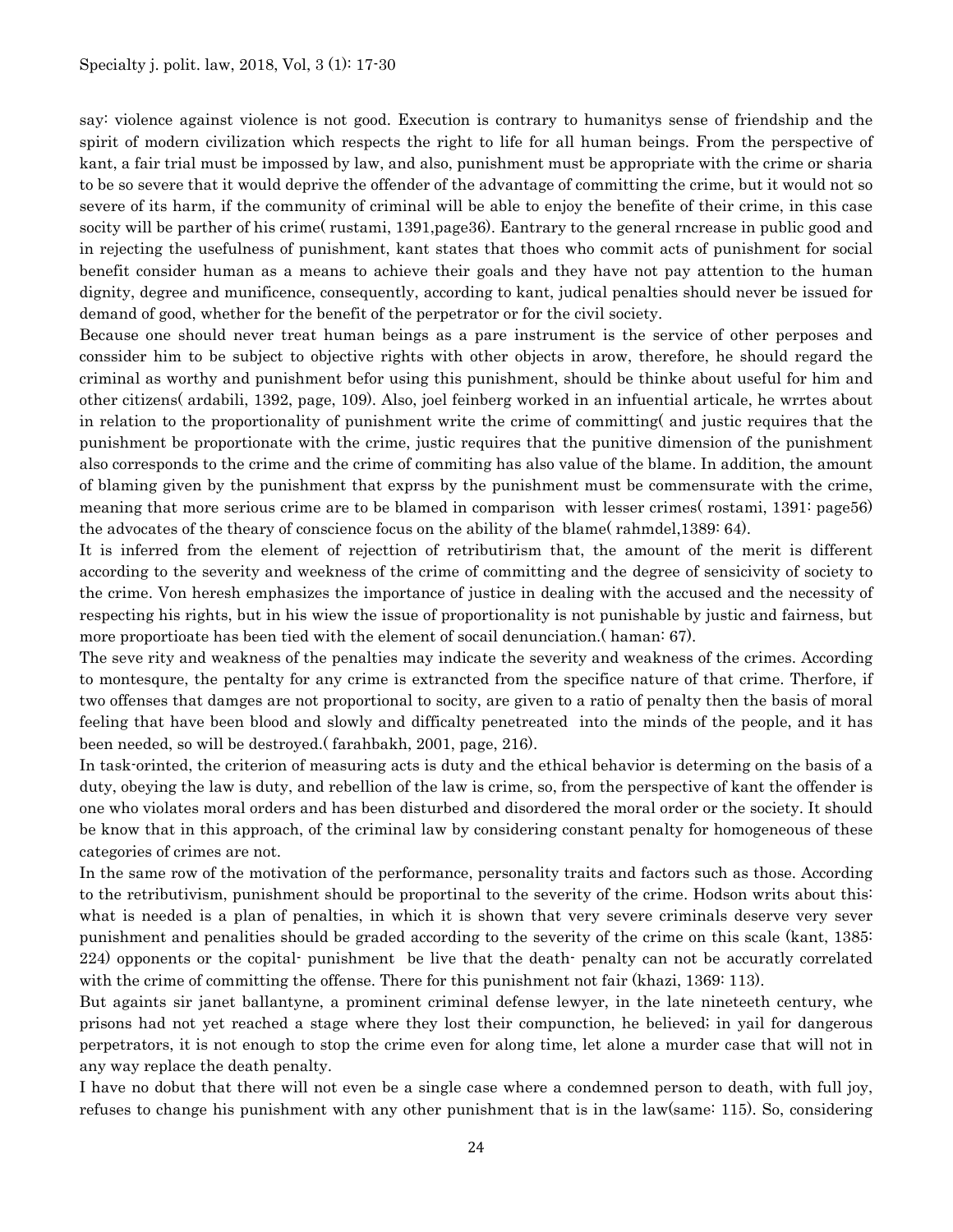the proportionality between crime and punishment, the legislator and the judge should pay attention to a few points in the stage of recognition and evelution of punishment: first, one should see that there is a logical relationship between the evil nature of the crime and the nature of the punishment?

Secandly is the amount of punishment consistent with the degree of damage that is potentially or actual?( rahimi nejad. And habibzadeh,1378: 121).

Therefore, it seem that in a task- orinted approach, the crime of committing offenses.from the point of view of the publics general feelings of society is more obscence the merite is as driverse as possible, so firstly, the punishment as defined it its definition, reflects the hatred of society as a crime.

Secondly, whatever the amount of crime is more sever, it can be realized the more severe the haterd of the society, therefore, it is obvious that the commuitys response to a simple theft canused by stavation is milder that its response to rape or armed robbery or, for example, if a person rationlized murder deliberatly, general feelings of society deserve him to death, but if it is proven that he had not a mental health at that time of the crime, general feelingsof society, does not deserve him to the death.

Cansidering what has been said, in view point of task- orinted, penalty is considered as an instrument of the implementation of the right is honorable and the most obvious feature of the punishment is its fitting with committal crime.

According to the task- orinteds, it should be said that the appropriate punishment is a penalty based on deserving and depending on the degree of verifiability of the crimr of committing an offense.

# 3- Attention to the element of discreation in execting the death penalty.

Option is the ability to handle the verbs ultimate purpose, according to kant, in order for us to do somting at our option, or in other words, in order to use of our option properly, we must use of our wisdom in doing so do. That is, if our work is wisely, then it will be optional, therefore, the power is the ability to handel by window (scroton, 1375: 126 , 127).

In fact,the nation of option, like some of concepts kant uses, id inferred a priors and makes sense in relation to the ultimate in human being in ethics, with the explanation that the attinment of each person and respect to the individual, the wise beings mean that the will of each human beings is the orsgin of the moral law, that is, every individual is the maker of the general law of morality, that is the source of individual option( sanei dareh bidi, 1378: 320). The optinal will about convicted prisoners of imprisonment means that people are completely free to make decisions.

Therefore, the honor and the human position of individual is when respected, that does not degrade his human position.

A person who does not value the life and freedom of other and does not have the right to his live, does not deserve, be loved.

What is the different between a person and animal if one has denied this property by commiting a crime?

As the evil animal can be controll by beating, the action of this metod do not harm human dignity ofcourse about the affensive human( mehrpour, 1374: 176,177).

The task-orinteds have strong assumption about optional and responsibility of human os a person to commit a crime means that he deserve punishment, even claims that the offender has requested his punishment and he has chosen it or is satisfied with its imposition, then be has the right to be punihed as a wise person (Rostami, 1391:31).

Grossius, an indian lawyer and diplomat denied the right revenge on penalties after abad penalty and believes that the right to puishment comes from crime, and the crime of committing a crime is a measure of punishment.

He stipulates that a person who commits a crime has deliberately been punished (peradel, 1393:38).

Therefore, in accordance with the concept of destitution, the capital- punishment is, the person who committed the offense with the free will.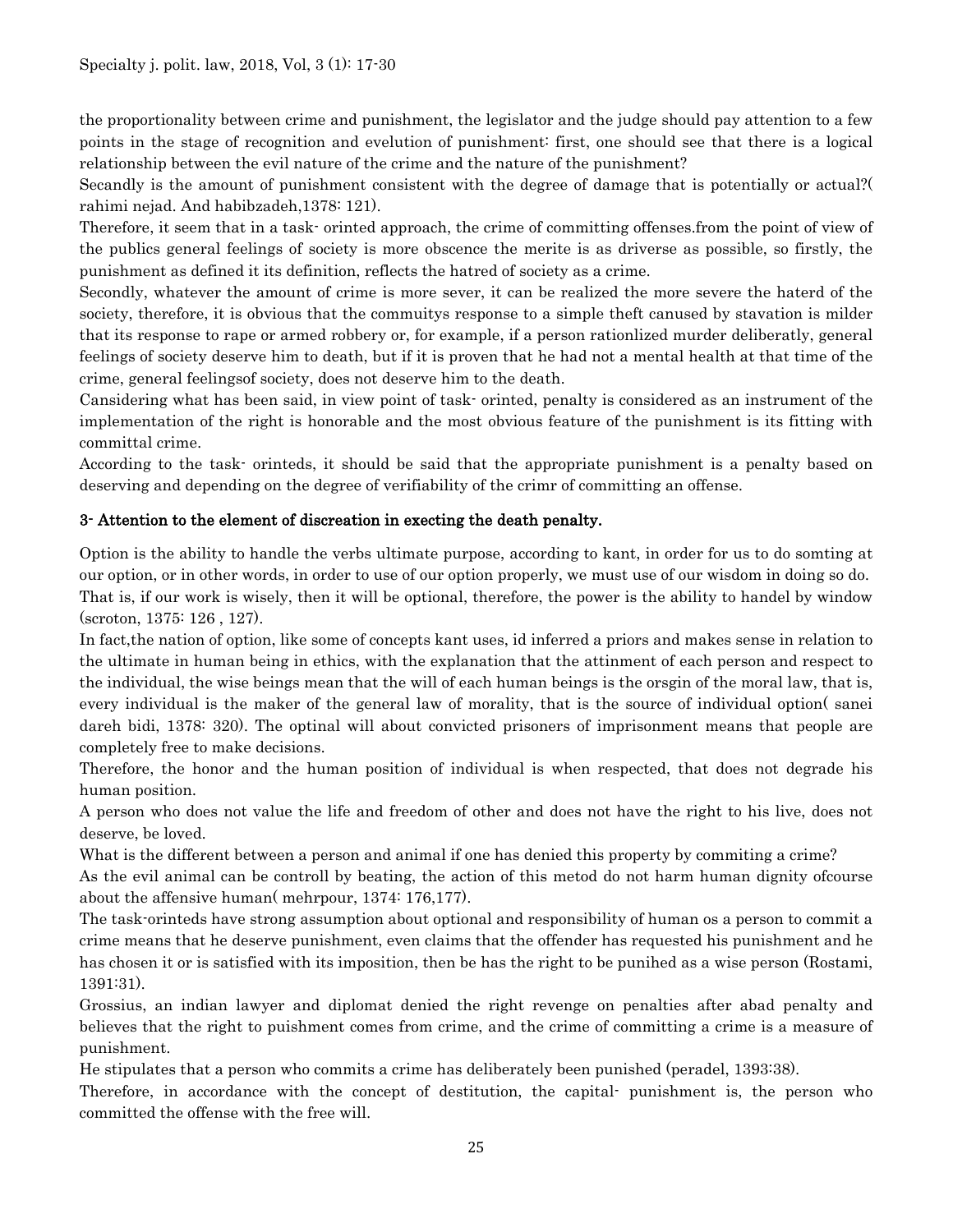Secondlt, the person who committed the offense was exected with the commission of the crime, in the first place, demanded that the punishment be imposed, and in second, the community allowed the person to punish him/ her with the death- penalty, because the perpristion knew that commiting this crime was due to the death penaly.

Components of the capital- punishment from the perspective of utilitariansts.

Among the components of the capital- punishment which is in the interest of the utilitarianists of this massive mentality, is the certainty of the death- penalty.

The proportionality of the death- penalty, the necessity of the death- penalty, which will be explained in this speech.

- 1. the certainty of the death- penalty what more attracts attention in be beneficial ideas such as beccaria is the deepening of societys confidence in the implementation of the punishment, not its severity, he also agrres with montesquieu, the author of the sprrit of the almighty, that according to them, the severity of the punishment is not punishable by crime, but that it is definite that it can affect peoples spirits and prevent future crimes( noriha, 1388:104).
- 2. the certainty inevitaple retribution, even moderate, always has a stroger effect than the fear of horrible punishment that there is hope of liberation therein, for it is impossible to escape the punishment, the mildest suffering strikes the human spirit, while the most hoped- for- go will leave the imagination of the most painful suffering out of the mind, especially when the lack of punishment strengthens it more. Imagine the first moments when a brutal act is spread in cities and villages, citizens are like people who have thunder both on their heads, all are full of anger and horror- etc.

The moment of punishment is just that time, do not let the offender escape, accelerate to prove the crime and the judgment of it.

Prepare the firewood, bring the offender to the public square, call the crowd aloud, when you declare your judgment just like when peace and freedom are announced, you will hear the voice of applause and admiration of the people, you will see them as the horror scenes go as if they were going to win laws (foucault,1385:139).

According to beccaria, as soon as the perpetrator has been found guitly, the punishment must automatically be sought and there must be apply it without any ignoring, for this reason, in his theory, there in no any place for forgiving through pardon and reduction in the punishment due to the cricumstances, or there was not premature release of the determinated punishment imposed on him, so, he states that mercy is a virtue worthy of the leg is lator, not an executor and must be main fested in the law, not in particalar ordinances.

Because if people realize that they ean be forgiven their guitly, and that punishment is not necessary result of their actions, the deceptive hope of liberation from punishment will be grow in their Nature and they will belive that if passed, it is possible thet condemmations without pardon are an obligation a praduct of justic.

Let the law, from pity and law enforces, be firm and convincing, but a legislator must be kind and philanthropist, as well as a wise architecture that build its foudations on the interest each person has in his welfare.

2- the necessity of capital- punishment

In accordance with artice 8 the univresal declaration of human rights: the law should only provide for penalties that are distinctly and necessarily anticipated.

Hence, utilitarianicty believe that punishment must remain in the boundary of necessity and should not be more sever than it is necessary to reduce the crime through deterrence.

Penelties that go beyond the boundarries of the need to presrve the treasury of general prosperity is naturally tyrannical, and whaterer security of people be more holy and more protected from offensive, and vuling council will grant more freedom to its own subjects, the punishment is more justy.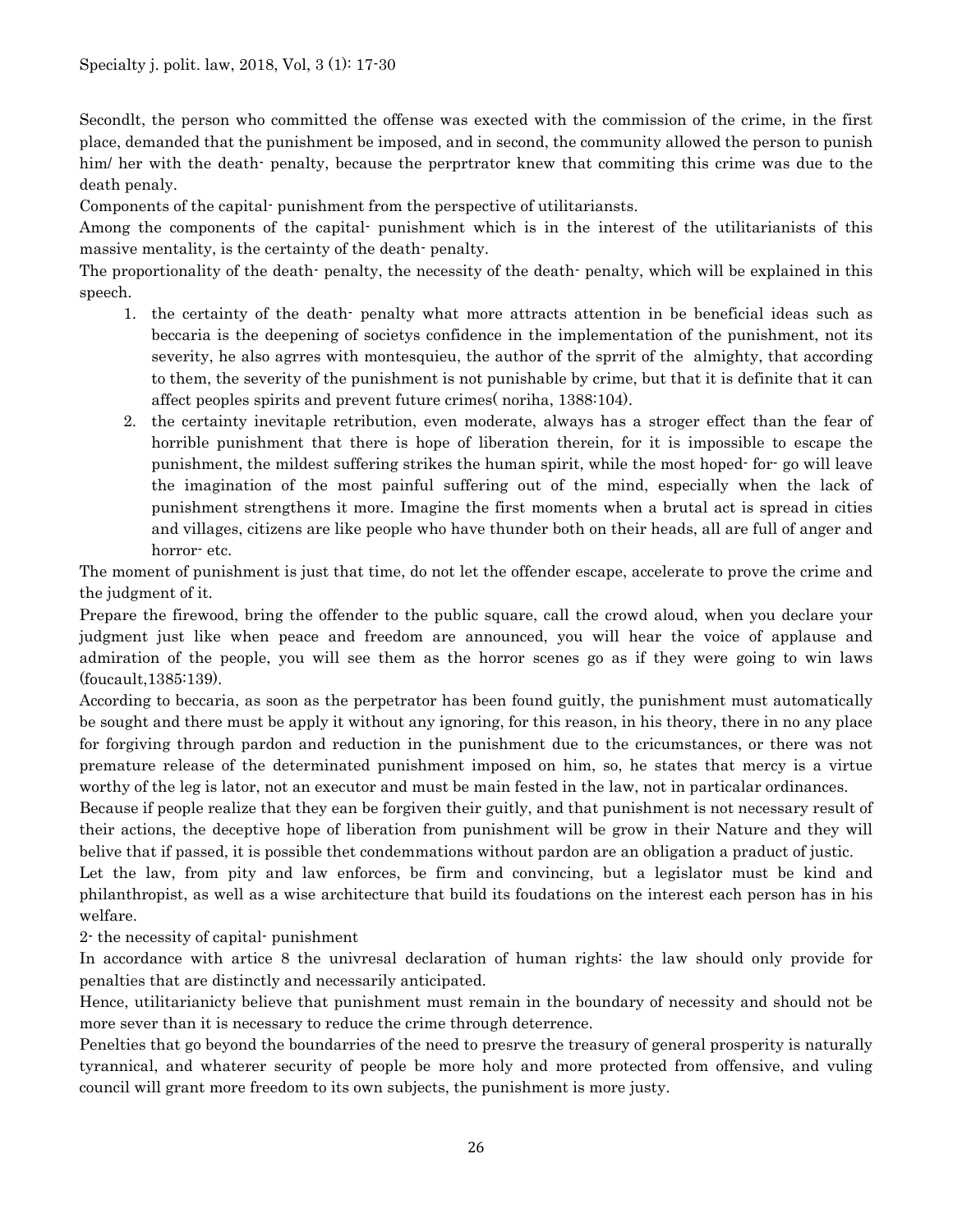In some respect, the necessity must be sought in the public order, which in fact was born to guarantee the values of society, is latent in the social conscience of the community. The main task of the government is to establish and maintain a public order, and in order to maintain this order, it has to shelter the criminal law (mohseni, 1375 :23).

According to beccaria, the punishments that go be yond the boundaries of the need to preserve the treasury of general prosperity are potentially tyrannical be more holy and more protected from offensive, and ruling council will grant more freedom to its own subjects, the punishment is more justly (beccaria, 1389: 41).

Extremely dramatic, but useless punishment, as well as hidden punishment, are not necessary, but punishment should be considered as compensation for the offender because of the harm done to all citizens, they must pag to each of them: penalties are in dispensable to endlessly in the face of the citizens eyes and to reveal the common utility of the common and particular moves(foucaolt,1385:137).

In durkheims view, the criterion of public order should be indentified in public or collective conscience, because public order in fact in some way expresses the necessary and unnecessary boundaries of punishment.

The real role of punishment is to integrate social cohesion or to maintian its conservative forces in public conscience

So the suffering that is imposed as punishment on the agent of the crime, although inevitably born, is the cause that created it, but the cruelty is not frivolous, it is an indication that collective feelings are alwqts collective and the sharing of the population in a single belife continue (durkheim, 1381:100).

Therefore, in views beccaria in performance of punishment, in addition to its legality, it should also be paid attention to the necessary of punishment it means, in addition to the fact that punishment should be determined by the legislator, punishment should also have gools that are essential to its pillars.

And because of this, the legislator has forbidden to recede from the goals that society ultimately consier for punishment baccaria believes that the society grants power to the legislator under a social contract, but this power should be in the interest of the society when it is ratifging the laws.

The privilege of this action will be prevent of the offender's repetition in the future.

3- To be proportional of the capital- punishment

In view of the phibsophers of the school of social utilitarianism single gool of the punishment is to prevent perpetretor from harming society in the future.

This detention will be obtained when the sufferring of the punishment exceeds the profit that would result from the commission of a crime.

Therefore, punishment is proportional to a punishment which by creating more fear and painic, can better prevent crime (rahiminejad and habibzadeh, 1378:119).

In the clearer sense, finding the perfectpunishment for a crime is to find a lloss that will always deprivate any attraction to the idea of a crime(foucault,1385:131).

Ultimately the punishment in this school is to prevent and improve pulie goodness and on the same basis, the choice of punishment commensurate with the committing a crime has extra role in preventing repeat offenses. According to montesquieu, heaving and violent punishment on the one hand is a kind of oppressiin, on the other hand, it is always accustomed people to tolerate heavy punishment and gradually reduces fear (norbaha, 1388:104).

In addition to montesquieu, who disagrees with the acte of inappropriate punishment for committing a crime, baccaria writs for revealing, ugly and ineffective severe and dis proportionate punishment, who can read history, and against all the barbaric and vain torture was applied by the cold- blooded people and gave themselves the wise person, think and doesnot shake.

#### Beccaria did not allow heavy punishment for two reasons:

First of all, the proportion between crime and punishment can not be met in any way because heavy and light crimes are punishable in proportionate manner, and this shows disparity and haimony so well.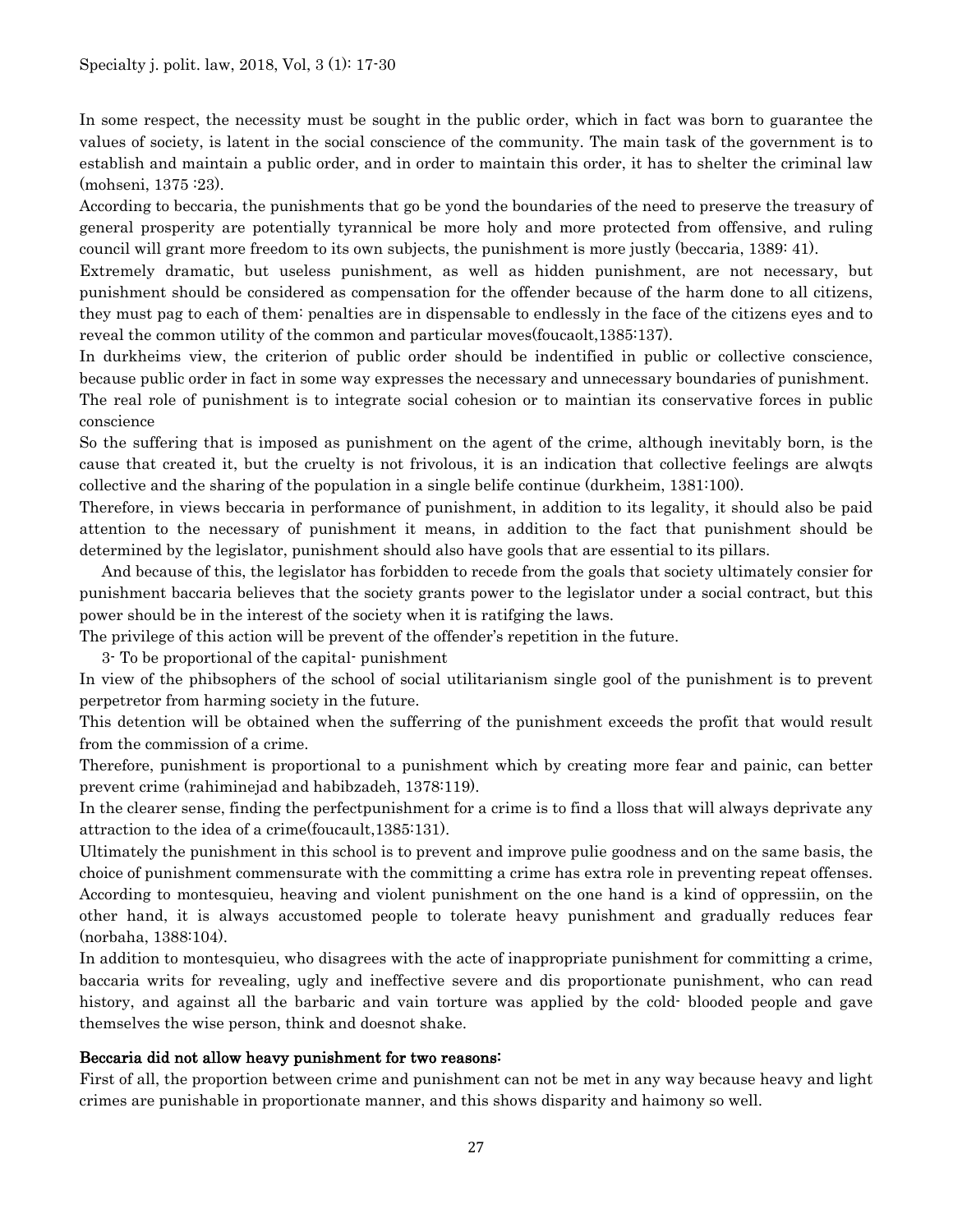Second, heavy punishment actully loses the title of punishment because a brutal dramatic scene for humanity is a sign of an immediate anger, so such punishments create a kind of non- punishment (mazluman, bita:68).

One the other hand, bacceria in contrast to his predecessors, considered that the measurse were more effective that punishment, and that it would be used as a means to prevent evil in the future so that the offender would not commist another crime after committing the first crime, this provs that the ultimate purpose of punishment is to protect the interests of society, not to provide moral opinions, the severity of the punishment should be determined by increasing the prepetrators risk to the community, and the severity and hazardous of the damage that he has committed (ali abadi, 1368:16).

Therefore, the punishment must be as consistent as possible wite the nature of the crime, in order to avoid fear of punishment of the mind from the way which crime is committed (foucault,1385:132).

Accordig to the above, it seems that according to beccaria, the refrom of criminals is considered as the main and basic purpuse of punishment, according to him, is a fair and just punishment guaranteeing the pease of the community and its legal health.

Therefore, he does not recognize the violent punishments and emphasizes the adoption of new tricks to punish criminals. On the other hand, utilitarian thinkers believe that notion of justic is tied to the concept of utility.

Therefore, from their point of viwe, the appropriate punishment is the intellectual approach of the principle of benefit, while the task- orinteds belive thet the concept of justce is tied to the concept of punishment commensurate with the crime of commission.

## Conclusion

There are two main theories in the normative ethics charter: one task- orinted theory and the other utiliarian theory, these two theories have been defind and interpreted through out history in confronation to each the theory is on attention and focusing of human actions and judgment on their correctness and fasehood, therefore the justification of punishment and thd principles of criminalization and punishment is mainly influnced by the normative ethics set- the difference between utilitarianists and task- orinteds is so serious that michael moore stats: following both views is like trying to hunt two birds with a rock, obviously, when we throw a stone, we will necessarily lose another bird. One of the main effects of the contrast between these two great forms of thought in justifying the death- penalty is culding:

1. contrast between the two proportain of the right and will, the main criterion is the distinction Between task- orinted from ultimate- orinted is the relation and proportion of the right and well.

In kants thought, that in fact, is akind of retrospective philosophy, the pursuit of the right is so important that nothing is capable of resisting against it and as capable of resisting againt it. And as it emphasizes life(sprite), every person has the right to justice, that even the happiness of the entire society can not override it, guarant rights with justic can not be subordinated to social utility calculations.

From the point of view of the task- orinteds may be the performance of the right does not cause of the general increase of welfar and goodness, but it should be noted that only justic and performance of the right that causes happiness of mankind.

The task- orinteds consider to the act itself, and regard the correct or incorrect of a act, regardles to its probable cansequerres.

So the performance of the act is based on fact that duty for us is a moral obligation, regardless of the effects and results and profit and loss which it will create in the fulure.

According to kant, the correct brhavior is to perform the task according to duty, the correct scale or the falsity of the act is the duty.

So if we do our duty, we have done our duty. And if we turn ourselves off from our duty, we commit the wrong act, then it is the duty that is specified whether our action is correct or not correct but with the effort and endeavor for doing an act what is important is the motivation for doing the act.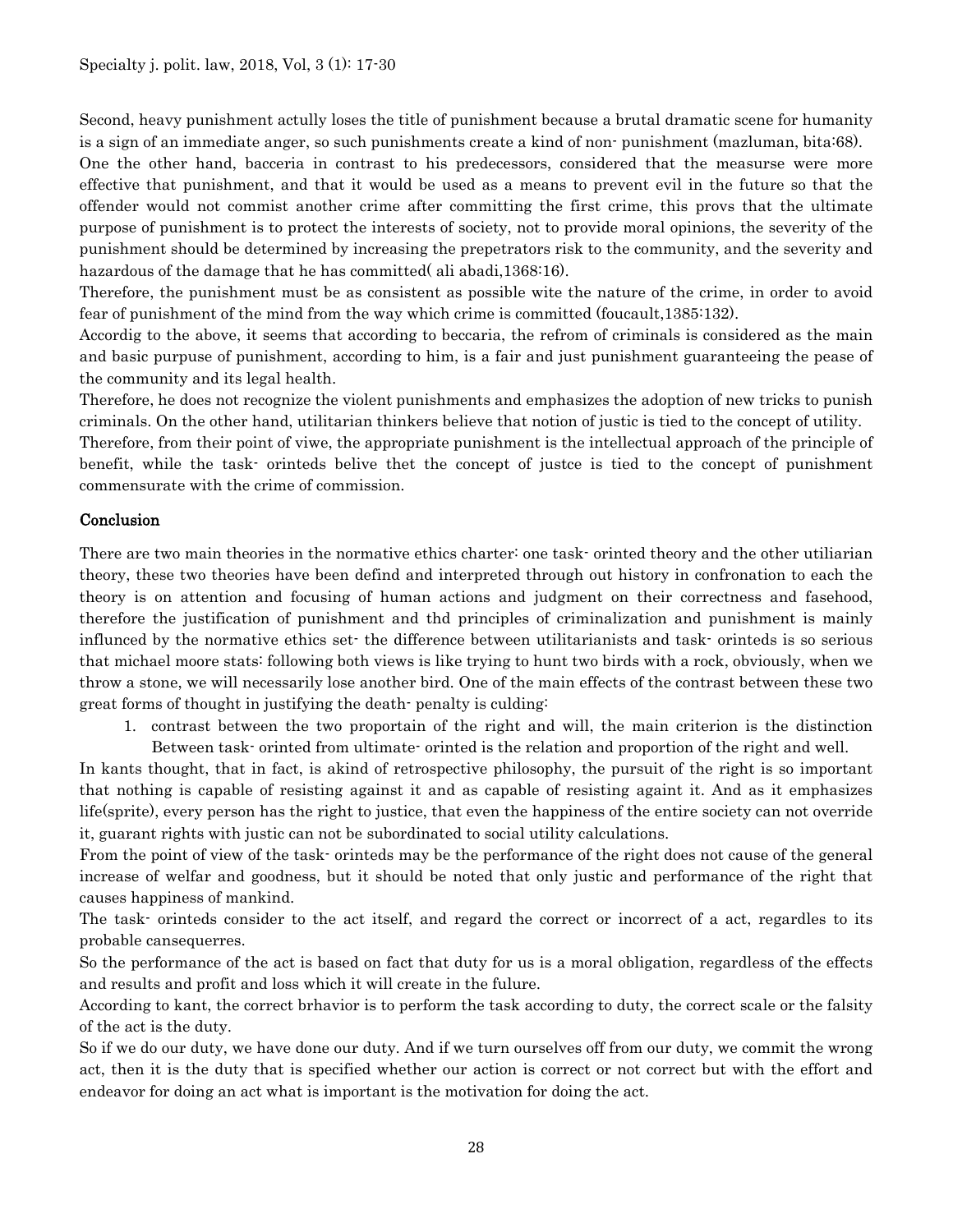In fact, motivation for committing an act gives our action moral value, he states in this regard that those who are motivated to do their homework have good will, and that the will of the good is one that is good in kind and its own right.

One the other hand, in perspective of utilitarianism, accuracy or in accuracy of moral proposition are identified in the light of utility. So in utilitarianism ethica, since we are seking more profit, we must inevitably take the good of the right in contrast between good and right and consider the good before right, because from the perspective of utilitarianism.

It is only a pleasure that is instrinsicolly good and is the only evil that is inherently bad.

2. conflict in the concept and the ultimate punishment

Another aspect of differentiating viewpoint of the task- orinted whit utilitariansim is that task- orinteds do not regard the suffering of punishment not only as a rebellion, but also according to the perpetrators merits.

The task- orinteds belive that the good is the one created by the exercise of the right. Therefore, they regard the actions of punishment, regardless of its consquences as the same right and belive that a good action, regardless of its likely effects and consequences, is worthy of punishment in the future.

As a pure task- orinteds, wegel belives that the punishment of the perpetrator is the same as justic.

For this reason, bad human behavior is like a crime. Kant as a task- orinted, belives that judicial punishment should never be desirable either for the benefit of the perpetrator or for the benefit of civil society, since it should never be treated with human as pure instrument.

Therefore, the perpetrator must be deserving and punishable befor it can be conceived as a benefit to himself and to the other citizens.

So, the offender has the inherent right to be treated with him as a creature with wisdom and intelligence.

Therefore, the force should be punished with force, because the offender who uses force, establishes a law with his own acts, so this is itself a criminal who punishes himself and use of force is due to his own will, and this law his right is valid, but there no way to punish the element of justic or right, because it is just a matter of expediency.

#### References

- 1. Adrertising center of qom islamic seminary
- 2. Ardebili. M.a.1392 public penal law. First volume, 32 edition, tehran, mizan publisher.
- 3. Article is available at the camputer science research center of islamic sciences.
- 4. Atkinson, a.1369, ethics philosophy, translation by sohrsb alavi nia, tehran: publishing center attention 8 publishing center.
- 5. Atrak, h.1392, moral task- orinted of kant, first edition, qom, islamic sciences and culture institute.
- 6. Atrak,h.1389, task- orinted e thical jounal of ethics in sciewe and technology, years v, no. 1 and 2
- 7. Beccaria, s, 1389. Crime and punishments. Translation mohammad ali ardebili.
- 8. Dehkhoda.a.1377. Dictionery. Second edition, publishng tehran university.
- 9. Dorkim,a, (1384), about pividing social work, tranlation bagher parham, first edition centeral publishing
- 10. Ebrahimipour liyalestani, h.(bita) the purposes of punishment in two approaches to criminal law and religious doctrines publication mareeat assl.
- 11. Farah bakhsh,m(1381), the foundation, of the legitimacy of the penalties, thesis for master of criminal law and criminology of tehran university articles
- 12. Farah bakhsh,m(1392), utlitarian crime, first edition, tehran: publishing mizan.
- 13. Foucault,m(1385) care and punishment in prson translation niko sarkhosh and afshin jahan dide, sixth edition, tehran, publishing ney
- 14. Franca, 1383, ethical philosophy translation hadi sadeghi second edition qom. Journal.
- 15. Gattingham,c,386. The philosopty of punishment translation: mohammad reza zafari, periodical of criticism and glance no.12
- 16. Goodarzi boroujerdi,m, meghdadil. Coming to the utilitarian punishment doctrines, journal of reform and development, 7 th tears, no73.